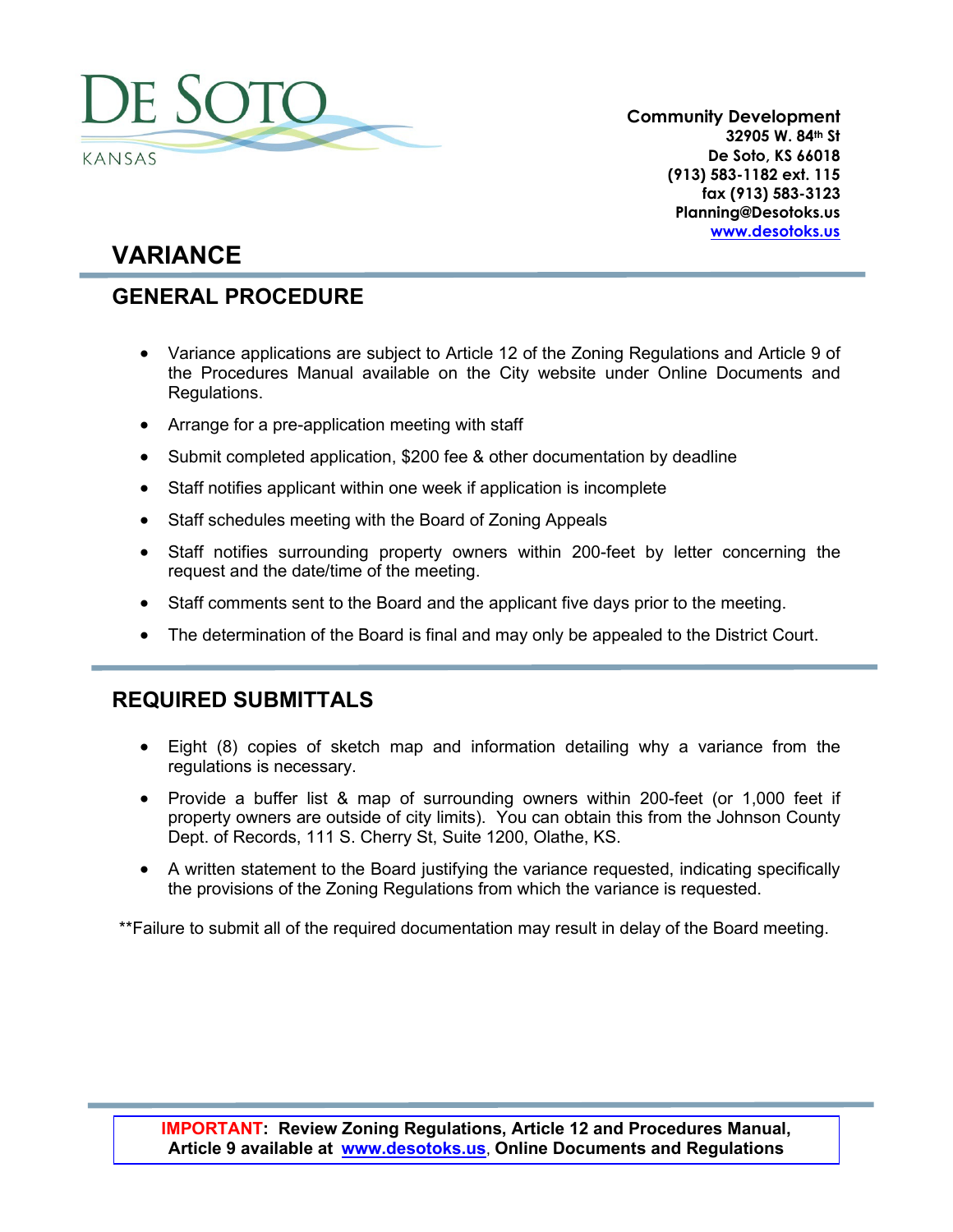## **APPLICATION REVIEW SCHEDULE**

The Board of Zoning Appeals meets on an 'as needed' basis. When an application is received staff will scheduled a meeting. Generally, it will be held on a Tuesday evening approximately 4- 5 weeks following the submittal of an application. Meetings are held in the Council Room at City Hall, 32905 W. 84<sup>th</sup> Street in De Soto.

| <b>Application Submittal</b><br><b>Notification Date</b><br><b>Deadline</b> |                                          | <b>Board of Zoning Appeals</b><br><b>Meeting</b> |
|-----------------------------------------------------------------------------|------------------------------------------|--------------------------------------------------|
| Approximately 4 weeks prior<br>to meeting date                              | Minimum 20 days prior<br>to meeting date | 3 <sup>rd</sup> Tues or as Available             |

## ARTICLE 9 – VARIANCE PROCEDURE

When an applicant feels that the strict application of the requirements of the zoning regulations would create an undue hardship, he or she may request a variance from the Board of Zoning Appeals. The Board of Zoning Appeals must base its decision, to as great a degree as possible, on factual evidence, and not the personal opinion of the applicant, neighbors, or others. The request for a variance should be based on a conflict between the restrictions on the development of the property due to the zoning ordinance and the restrictions on the development of the property due to its physical characteristics. A variance should be issued only to the specific restrictions on physical construction and not to the list of permissible land uses within a given zone.

- The applicant shall first meet with planning staff and receive a complete explanation of the zoning requirement in question, the variance procedure, and an application form. (Application on page 35)
- The applicant shall submit a completed application form and pay the appropriate fee. As a part of the application, a sketch map shall be submitted showing proposed and existing structures and uses on the property for which the variance is being requested and on immediately adjacent properties. An application shall not be processed unless it has been fully completed, the fee paid, and all required information submitted.
- Planning staff shall schedule a regular meeting of the Board of Zoning Appeals and send copies of the application to Board of Zoning Appeals members upon receipt of a fully completed application. Twenty (20) days prior to the Board of Zoning Appeals meeting, an official notice to the public shall be published in a newspaper of general circulation in the City explaining the variance request and the time and place of the scheduled hearing.
- At the scheduled meeting, the Board of Zoning Appeals shall hear all facts and testimony from all parties wishing to be heard concerning the requested variance. In each case, the Board of Zoning Appeals shall not grant a variance unless it finds, based on the evidence presented, facts which conclusively support all of the following findings: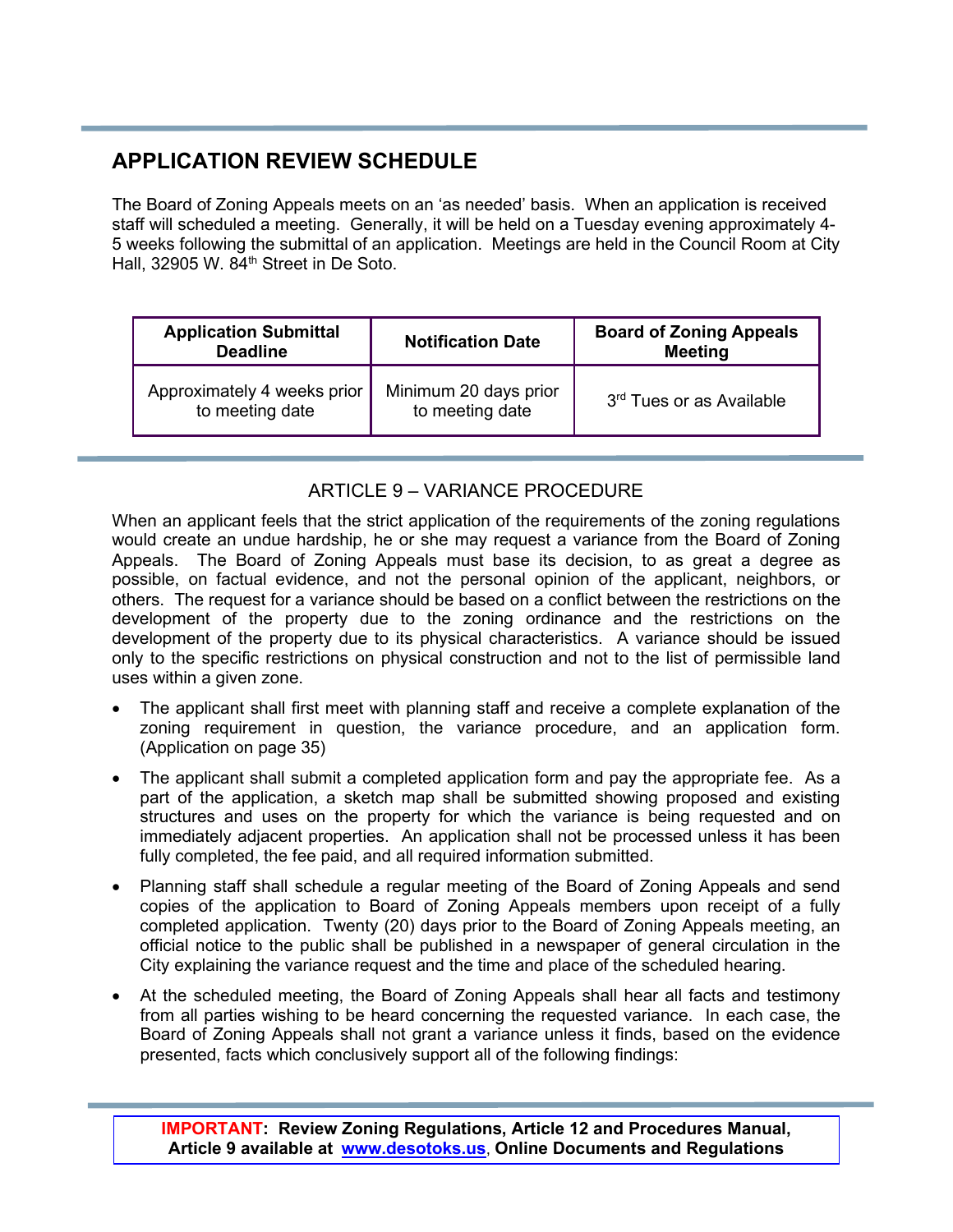### 1. *UNIQUENESS*

The variance requested arises from conditions which are unique to the property in question, which are not ordinarily found in the same zoning district, and which are not caused by actions of the property owners or applicant. Such conditions include the peculiar physical surroundings, shape, or topographical condition of the specific property involved which would result in a practical difficulty or unnecessary hardship for the applicant, as distinguished from a mere inconvenience, if the requested variance was not granted.

#### 2. *ADJACENT PROPERTY*

The granting of the variance will not be materially detrimental or adversely affect the rights of adjacent property owners or residents.

#### 3. *HARDSHIP*

The strict application of the provisions of the zoning regulations from which a variance is requested will constitute an unnecessary hardship upon the applicant. Although the desire to increase the profitability of the property may be an indication of hardship, it shall not be a sufficient reason by itself to justify the variance.

#### 4. *PUBLIC INTEREST*

The variance desired will not adversely affect the public health, safety, morals, order, convenience, or general welfare of the community. The proposed variance shall not impair an adequate supply of light or air to adjacent property, substantially increase the congestion in the public streets, increase the danger of fire, endanger the public safety, or substantially diminish or impair property values within the neighborhood.

#### 5. *SPIRIT AND INTENT*

Granting the requested variance will not be opposed to the general spirit and intent of the zoning regulations.

#### 6. *MINIMUM VARIANCE*

The variance requested is the minimum variance that will make possible the reasonable use of the land or structure.

Minutes of the public meeting, including evidence presented during the proceedings and the findings of the Board of Zoning Appeals, shall be kept. The Board of Zoning Appeals may grant, grant conditionally, or deny the application for a variance. The Board of Zoning Appeals' written determination shall be sent to all affected parties, including the Planning Commission.

#### **Please keep these first pages for future reference.**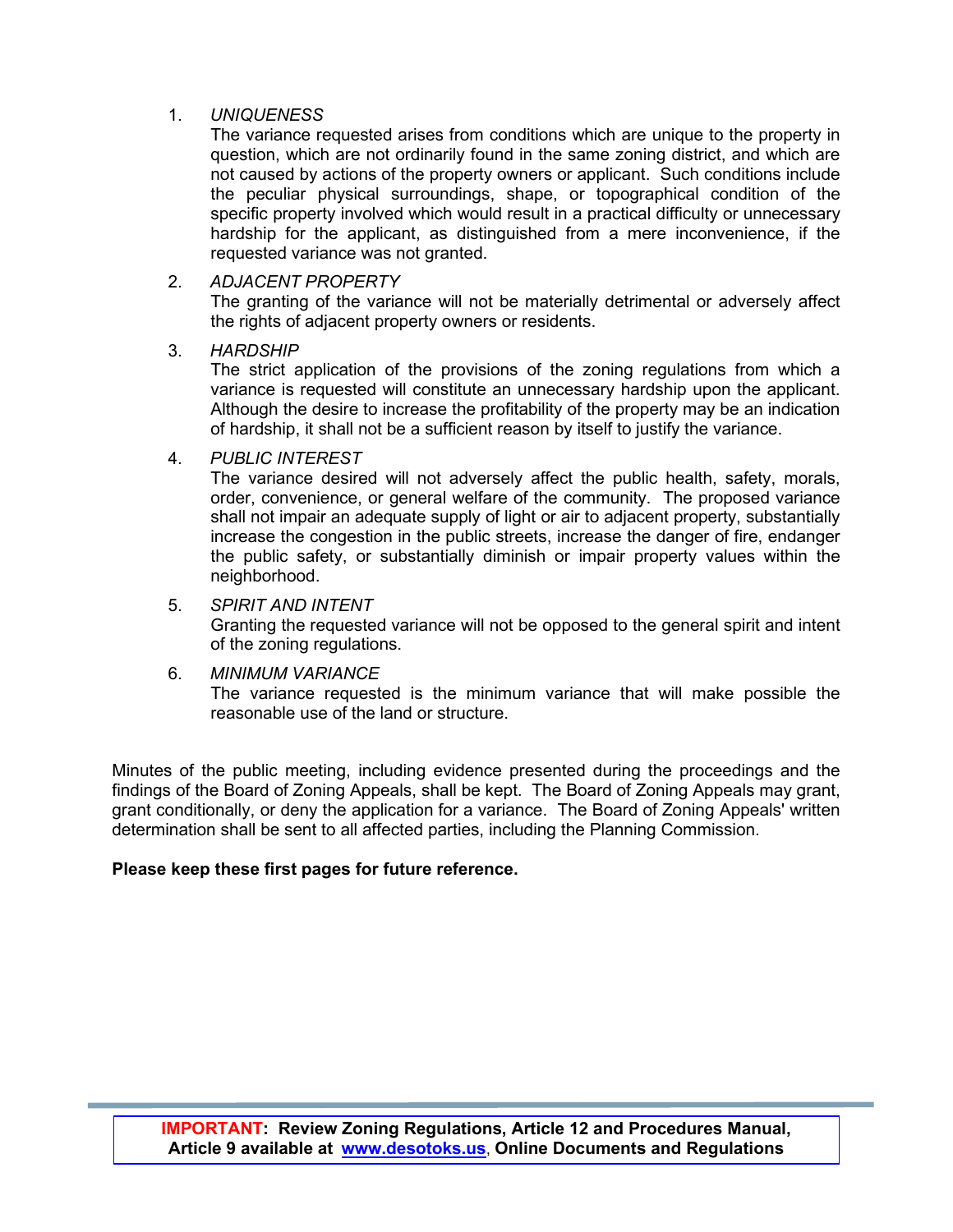### VARIANCE APPLICATION BOARD OF ZONING APPEALS

| <b>Return Form to:</b>              | For Office Use Only                  |
|-------------------------------------|--------------------------------------|
| City of De Soto Planning Department | Case No.:                            |
| P.O. Box C, 32905 W. 84th Street    | Filing Fee:                          |
| De Soto, KS 66018                   | Deposit:____________________________ |
| (913) 583-1182 ext. 115             | Date Advertised:                     |
| Fax: (913) 583-3123                 | Date Notices Sent                    |
|                                     | <b>Public Hearing Date:</b>          |

|                                                                                                                                 | FAX: ________ ______________________ |
|---------------------------------------------------------------------------------------------------------------------------------|--------------------------------------|
|                                                                                                                                 | ZIP: ________________________        |
| OWNER:<br><u> 1980 - Jan Sterling von Berling von Berling von Berling von Berling von Berling von Berling von Berling von B</u> | PHONE: ________________              |
| E-MAIL:<br><u> 1989 - Andrea State Barbara, política establecente de la propia de la propia de la propia de la propia de la</u> |                                      |
| ADDRESS:                                                                                                                        |                                      |
|                                                                                                                                 |                                      |
|                                                                                                                                 |                                      |

#### TO BE COMPLETED FOLLOWING CONSULTATION WITH PLANNING STAFF:

Section of Zoning Ordinance from which Variance is Requested:<br>
Section of Zoning Ordinance from which Variance is Requested:

| Adjacent Zoning and Land Use: |                                                                                                                                                                                                                                |          |
|-------------------------------|--------------------------------------------------------------------------------------------------------------------------------------------------------------------------------------------------------------------------------|----------|
|                               | Zoning                                                                                                                                                                                                                         | Land Use |
| <b>North</b>                  |                                                                                                                                                                                                                                |          |
| South                         |                                                                                                                                                                                                                                |          |
| East                          |                                                                                                                                                                                                                                |          |
| West                          |                                                                                                                                                                                                                                |          |
|                               | Proposed Use of Property: North Contract of Art and Contract of Art and Contract of Art and Contract of Art and Contract of Art and Contract of Art and Contract of Art and Contract of Art and Contract of Art and Contract o |          |
|                               | Utility lines or easements that would restrict proposed development:                                                                                                                                                           |          |
|                               |                                                                                                                                                                                                                                |          |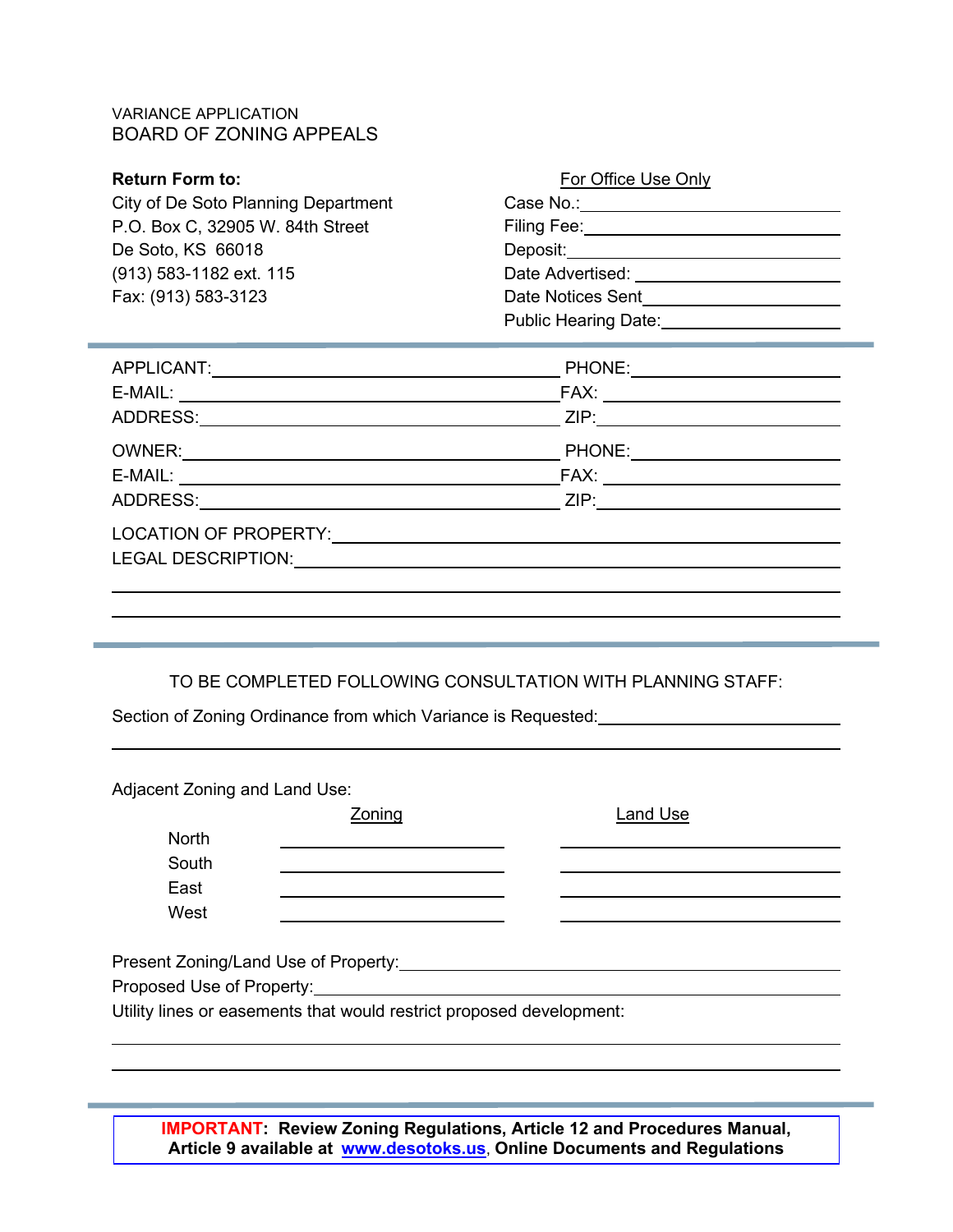Please indicate below the extent to which the following standards are met, in the applicant's opinion. When answering the questions below, please provide full, complete, descriptive answers. Bear in mind that it is the function of the Board to investigate completely any proposed adjustment to how the regulations are applied to your property, to be sure that it is the least change necessary, and that it will not have a negative affect upon the surrounding property owners and property values.)

**1.** *UNIQUENESS* **Yes No**



The variance requested arises from conditions which are unique to the property in question, which are not ordinarily found in the same zoning district, and which are not caused by actions of the property owners or applicant. Such conditions include the peculiar physical surroundings, shape, or topographical condition of the specific property involved which would result in a practical difficulty or unnecessary hardship for the applicant, as distinguished from a mere inconvenience, if the requested variance was not granted.

#### 2. *ADJACENT PROPERTY*  $\vert$  **Yes**  $\vert$  **Yes**  $\vert$  **No**

The granting of the variance will not be materially detrimental or adversely affect the rights of adjacent property owners or residents.

**3.** *HARDSHIP* **Yes No** The strict application of the provisions of the zoning regulations from which a variance is requested will constitute an unnecessary hardship upon the applicant. Although the desire to increase the profitability of the property may be an indication of hardship, it shall not be a sufficient reason by itself to justify the variance.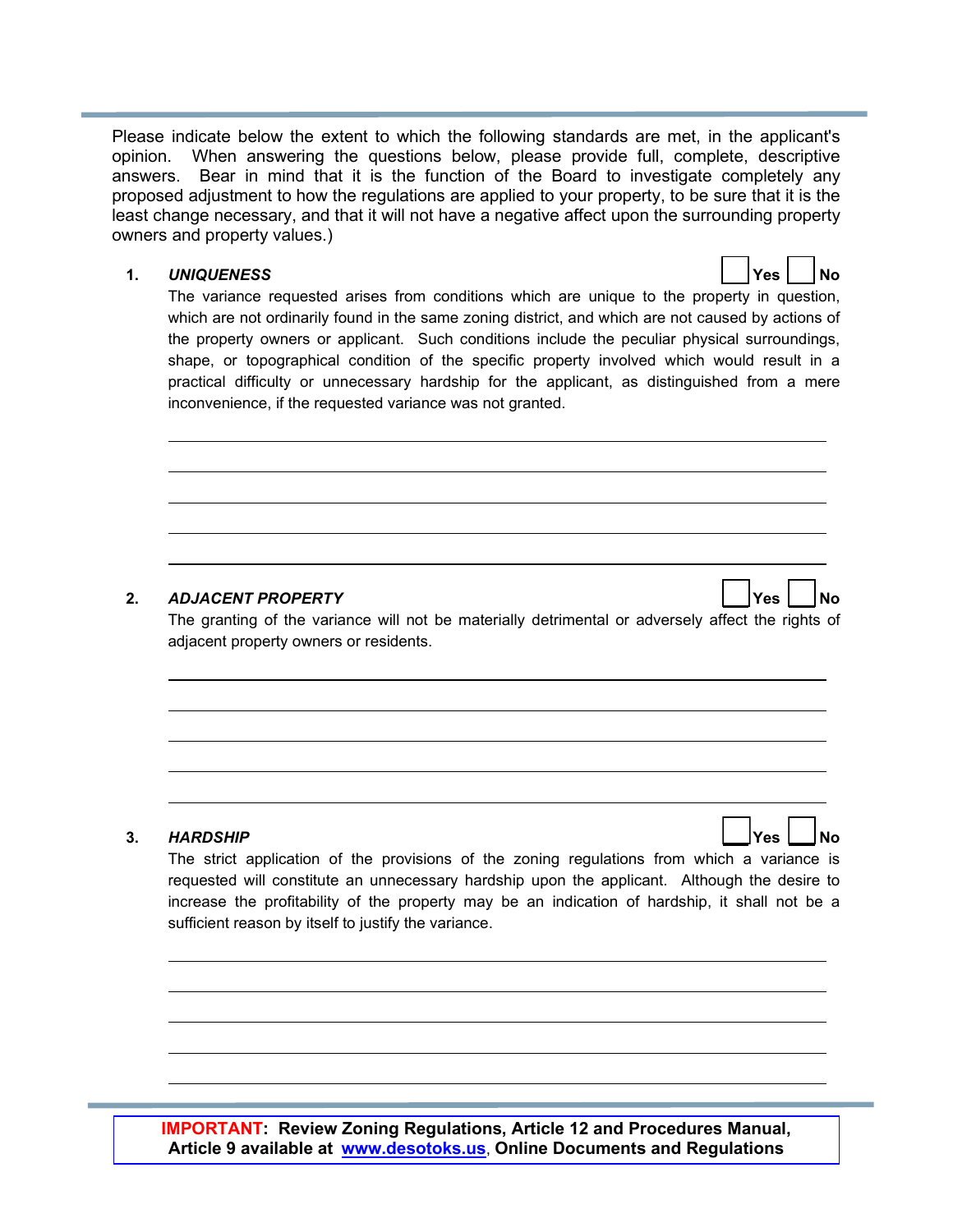#### **4.** *PUBLIC INTEREST*  $\begin{bmatrix} \n\sqrt{1 + \frac{1}{n}} & \n\end{bmatrix}$   $\begin{bmatrix} \n\sqrt{1 + \frac{1}{n}} & \n\sqrt{1 + \frac{1}{n}} & \n\end{bmatrix}$   $\begin{bmatrix} \n\sqrt{1 + \frac{1}{n}} & \n\sqrt{1 + \frac{1}{n}} & \n\sqrt{1 + \frac{1}{n}} & \n\sqrt{1 + \frac{1}{n}} & \n\sqrt{1 + \frac{1}{n}} & \n\sqrt{1 + \frac{1}{n}} & \n\sqrt{1 + \frac{1}{n}} & \n\sqrt{1 + \$

The variance desired will not adversely affect the public health, safety, morals, order, convenience, or general welfare of the community. The proposed variance shall not impair an adequate supply of light or air to adjacent property, substantially increase the congestion in the public streets, increase the danger of fire, endanger the public safety, or substantially diminish or impair property values within the neighborhood.

#### **5.** *SPIRIT AND INTENT*

Granting the requested variance will not be opposed to the general spirit and intent of the zoning regulations.

**6.** *MINIMUM VARIANCE*<br> **1** Yes No

The variance requested is the minimum variance that will make possible the reasonable use of the land or structure.

| <b>SIGNATURE:</b> | $\mathbf{A}$<br>IД |  |
|-------------------|--------------------|--|
|                   |                    |  |

**BY: TITLE:**